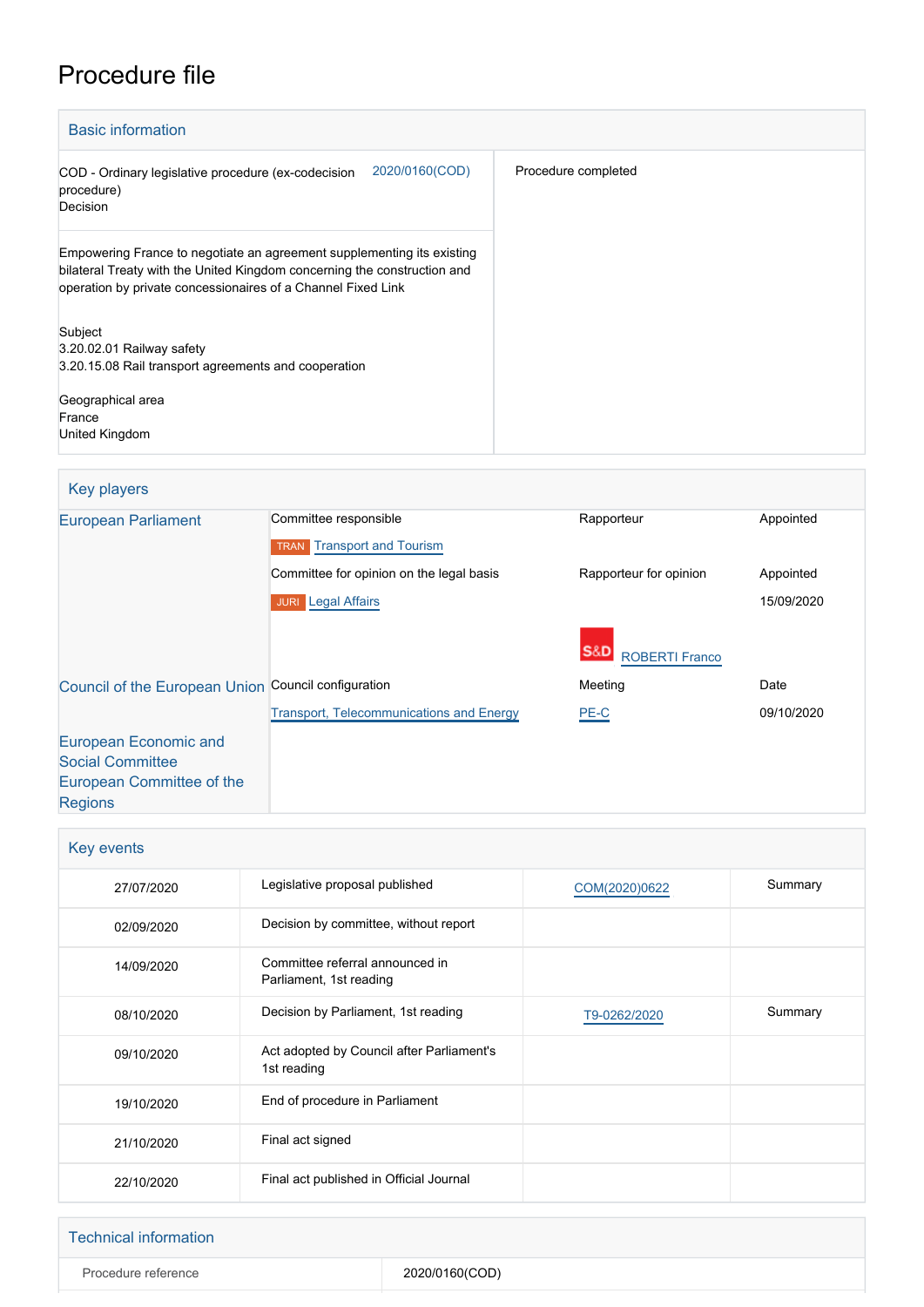| Procedure type                               | COD - Ordinary legislative procedure (ex-codecision procedure)                                       |
|----------------------------------------------|------------------------------------------------------------------------------------------------------|
| Procedure subtype                            | Legislation                                                                                          |
| Legislative instrument                       | Decision                                                                                             |
| Legal basis                                  | Rules of Procedure EP 40; Rules of Procedure EP 163; Treaty on the<br>Functioning of the EU TFEU 091 |
| Mandatory consultation of other institutions | <b>European Economic and Social Committee</b><br>European Committee of the Regions                   |
| Stage reached in procedure                   | Procedure completed                                                                                  |
| Committee dossier                            | TRAN/9/03678                                                                                         |

### Documentation gateway

| Legislative proposal                                      |             | COM(2020)0622  | 27/07/2020 | EC. | Summary |
|-----------------------------------------------------------|-------------|----------------|------------|-----|---------|
| Specific opinion                                          | <b>JURI</b> | PE657.373      | 28/09/2020 | EP  |         |
| Text adopted by Parliament, 1st<br>reading/single reading |             | T9-0262/2020   | 08/10/2020 | EP  | Summary |
| Draft final act                                           |             | 00031/2020/LEX | 21/10/2020 | CSL |         |
| Commission response to text adopted in<br>plenary         |             | SP(2020)532    | 05/11/2020 | EC  |         |

Final act

 [Decision 2020/1531](https://eur-lex.europa.eu/smartapi/cgi/sga_doc?smartapi!celexplus!prod!CELEXnumdoc&lg=EN&numdoc=32020D1531) [OJ L 352 22.10.2020, p. 0004](https://eur-lex.europa.eu/legal-content/FR/TXT/?uri=OJ:L:2020:352:TOC)

Empowering France to negotiate an agreement supplementing its existing bilateral Treaty with the United Kingdom concerning the construction and operation by private concessionaires of a Channel Fixed Link

PURPOSE: to empower France to negotiate an agreement supplementing its existing bilateral Treaty with the United Kingdom concerning the construction and operation by private concessionaires of a Channel Fixed Link.

PROPOSED ACT: Decision of the European Parliament and of the Council.

ROLE OF THE EUROPEAN PARLIAMENT: the European Parliament decides in accordance with the ordinary legislative procedure and on an equal footing with the Council.

BACKGROUND: the Treaty between France and the United Kingdom of Great Britain and Northern Ireland concerning the construction and operation by concessionnaires of a Channel Fixed Link, signed at Canterbury on 12 February 1986 established an Intergovernmental Commission to supervise all matters concerning the construction and operation of the Channel Fixed Link.

After the end of the transitional period set out in the agreement on the withdrawal of the UK from the EU, the Intergovernmental Commission shall constitute a body established by a Member State and a third country and shall therefore cease to be the national safety authority within the meaning of the EU Railway Safety [Directive 2016/798](https://oeil.secure.europarl.europa.eu/oeil/popups/ficheprocedure.do?lang=en&reference=2013/0016(COD)) for the Channel Fixed Link. From the same date, EU law shall no longer be applicable to the part of the Channel Fixed Link under the jurisdiction of the United Kingdom.

Considering the special position of the Channel Fixed Link as a railway link involving a single, complex engineering structure situated partly in the territory of France and of a third country respectively, it is appropriate to authorise France to enter into an international agreement with the United Kingdom regarding the application of the railway safety rules of the Union to the Channel Fixed Link in order to maintain a unified safety regime in the whole Tunnel, provided that certain requirements are fulfilled.

To this end, a [proposal](https://oeil.secure.europarl.europa.eu/oeil/popups/ficheprocedure.do?reference=2020/0161(COD)&l=en) for a Regulation amending Directive (EU) 2016/798 on railway safety is also being presented in parallel by the Commission.

CONTENT: following a request submitted by France on 16 July 2020, this proposal aims to authorise France to negotiate an international agreement supplementing the Treaty of Canterbury with the United Kingdom to ensure the safe and efficient operation of the Channel Fixed Link by maintaining a single safety authority responsible for the whole infrastructure, and to define the specific requirements that the proposed agreement must meet, such as the obligation for the Intergovernmental Commission to apply EU rules on railway safety and interoperability.

The Intergovernmental Commission established by the Treaty of Canterbury shall therefore remain the single safety authority and shall